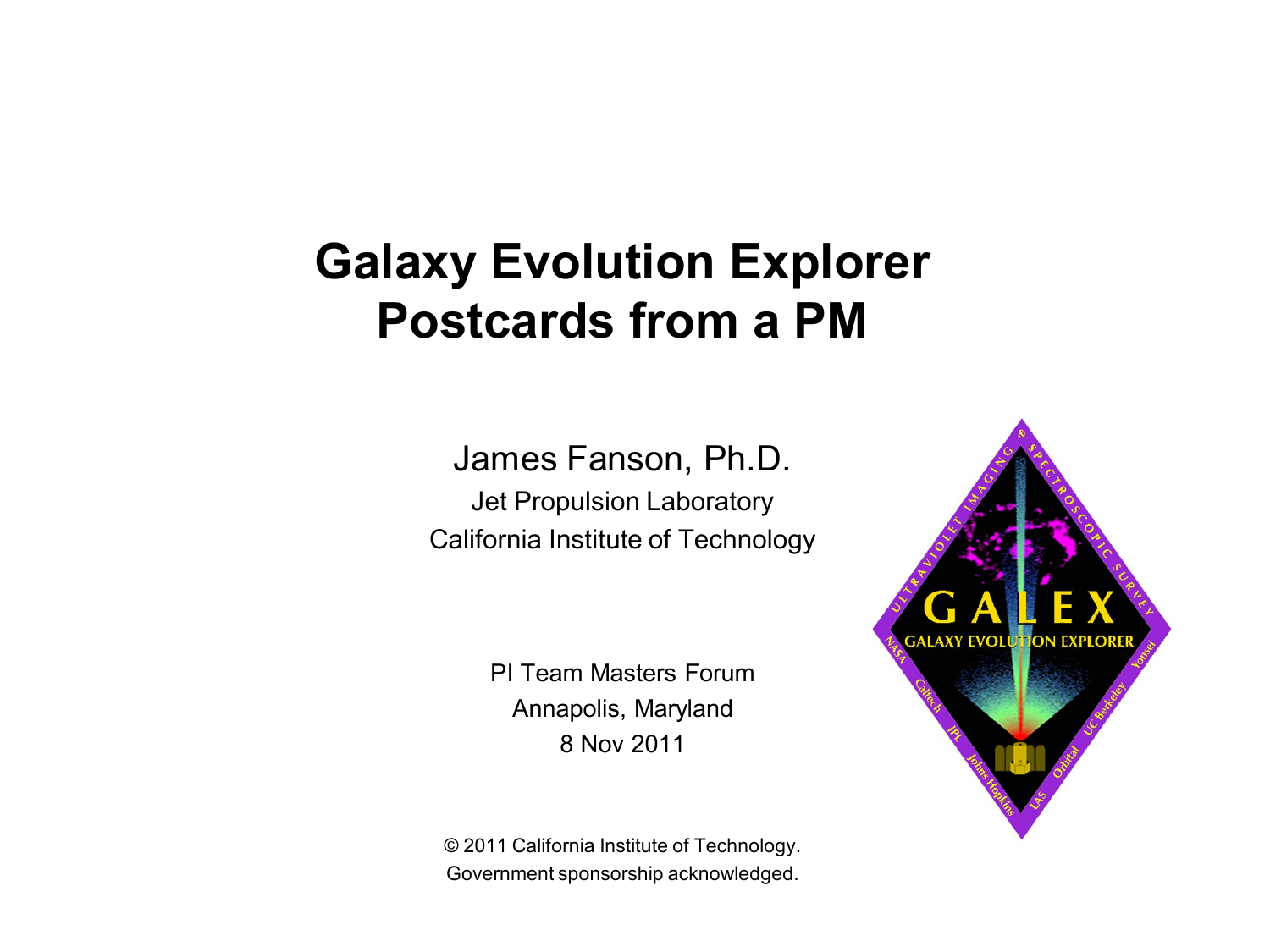

## **Small Missions Can Produce Remarkable Science**

- Galaxy Evolution Explorer is a space telescope that performed the first wide-area ultraviolet imaging and spectroscopic surveys of the heavens
- Primary mission: map the history of star formation over 80% of the age of the Universe
- Developed in six years for \$72M (sans rocket)
- Launched 28 Mar 2003 on a 28 month mission
- Flew largest detectors of their kind









JPL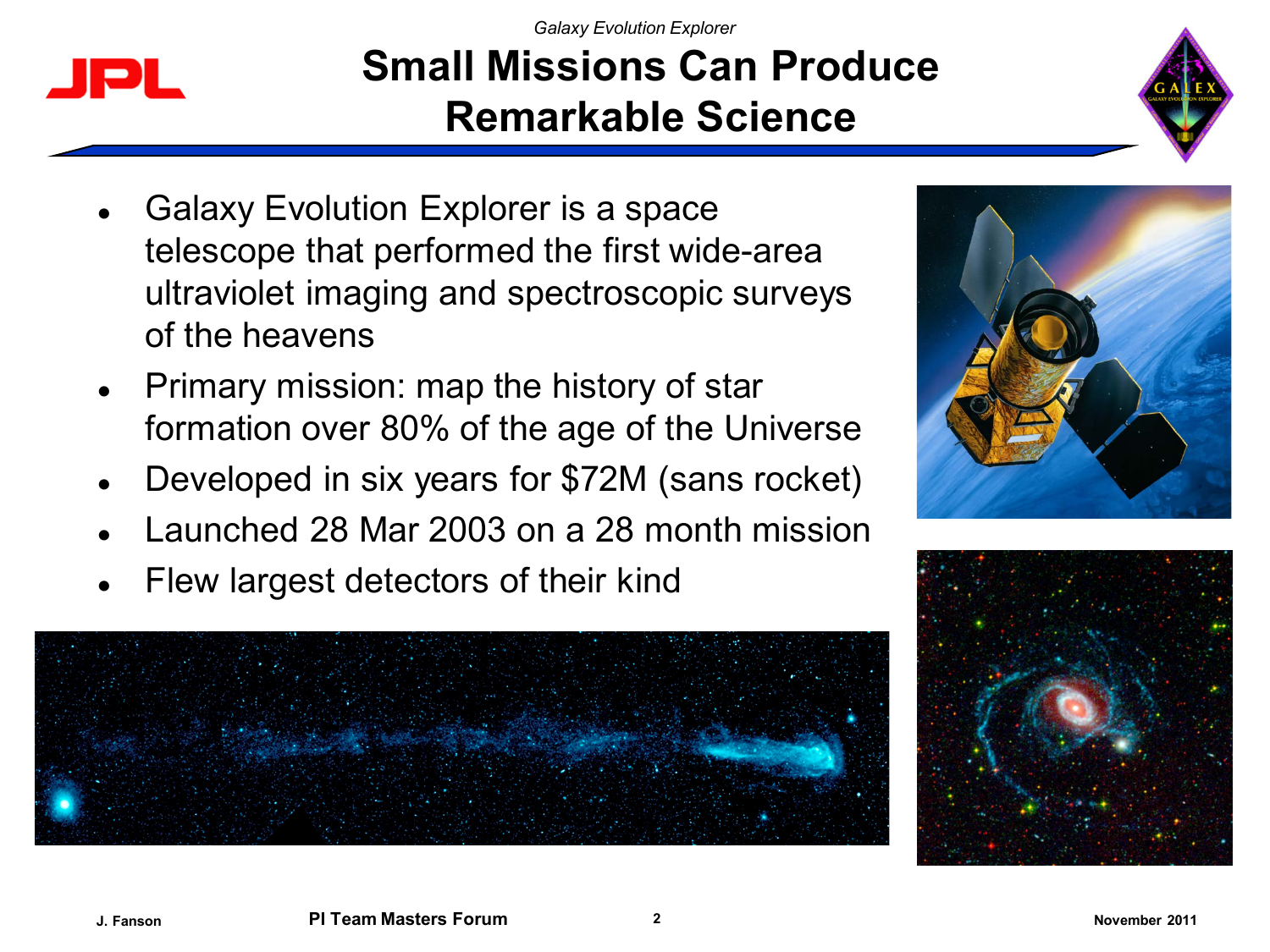*Galaxy Evolution Explorer*



## **Small Missions Present Special Challenges and Opportunities**



- Small  $\neq$  Easy
	- *Difficulty = Challenge/Resources*
	- *Requires vigilance to remain focused and avoid requirements creep*
- Small does mean there is no place to hide
	- *Reserves smaller in absolute terms*
	- *More susceptible to forces beyond Project's control*
	- *Demand A-Team players (remove low performers quickly)*
	- *Staff with broadband individuals; use specialists as needed*
	- *Premium on proactive problem solving*
- Small offers some advantages
	- *PM is closer to technical work*
	- *PM has better visibility across the whole activity*
	- *Can more easily fly under the bureaucratic radar*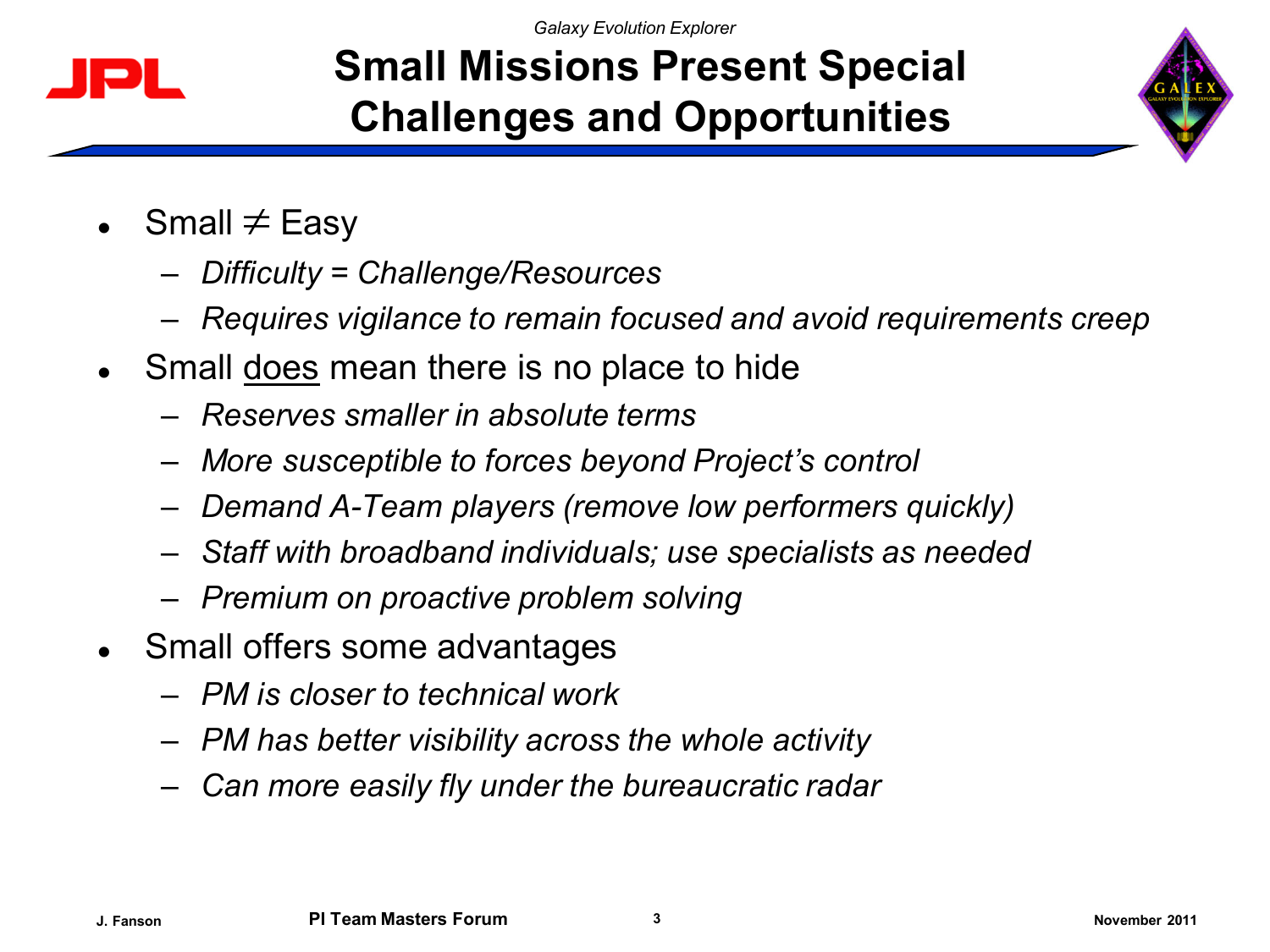**Postcards from a PM**



- Five things to get right during formulation
	- *1. Organization*
		- Strong individuals & institutions with clear authority and accountability
		- PI/PM relationship must be strong and trusting
		- Project Systems Engineer must be broadband and understand science req.
	- *2. Work Breakdown Structure (WBS)*
		- Product oriented with clear deliverables and responsibility assignments
	- *3. Requirements*
		- ◆ Be realistic, keeping requirements focused, achievable, and verifiable
		- Need ample performance margins and useful descopes
	- *4. Schedule*
		- Protect key deliverables with ample funded schedule reserve (FSR)
		- ◆ Understand key dependencies and critical path
	- *5. Budget*
		- $\leftrightarrow$  Have ample cost reserves (separate from FSR)
		- Profile conservatively (especially with reserves)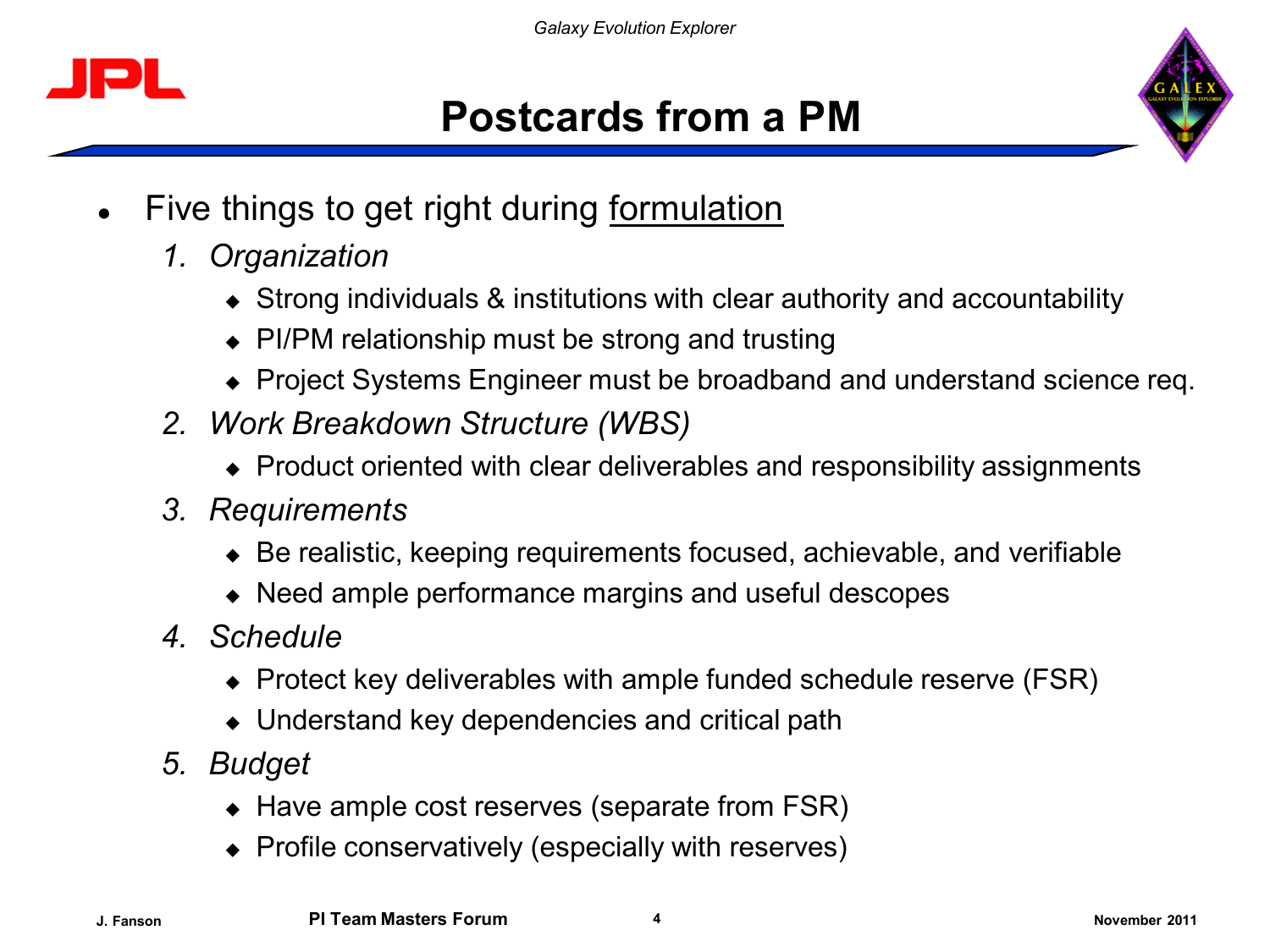

#### **Postcards from a PM**



- Five things to get right during implementation
	- *1. Management Controls*
		- Have good metrics to show performance against plan
		- Manage to life cycle cost and recommend descopes to PI if needed
	- *2. Risk Management*
		- Sweep for risks across the team but triage them to manageable size
	- *3. Systems Engineering*
		- Always have a baseline and resist make-better changes
		- Verify by test if possible and be sure test data is thoroughly reviewed
	- *4. Communication and Reviews*
		- Keep team and stakeholders informed
		- Record agreements and decisions in writing
		- Reward those who identify mistakes; celebrate successes
		- Emphasize penetrating peer-to-peer reviews; avoid PowerPoint parades
	- *5. Safety & Mission Assurance (SMA)*
		- Find cost effective ways to meet the intent of SMA requirements